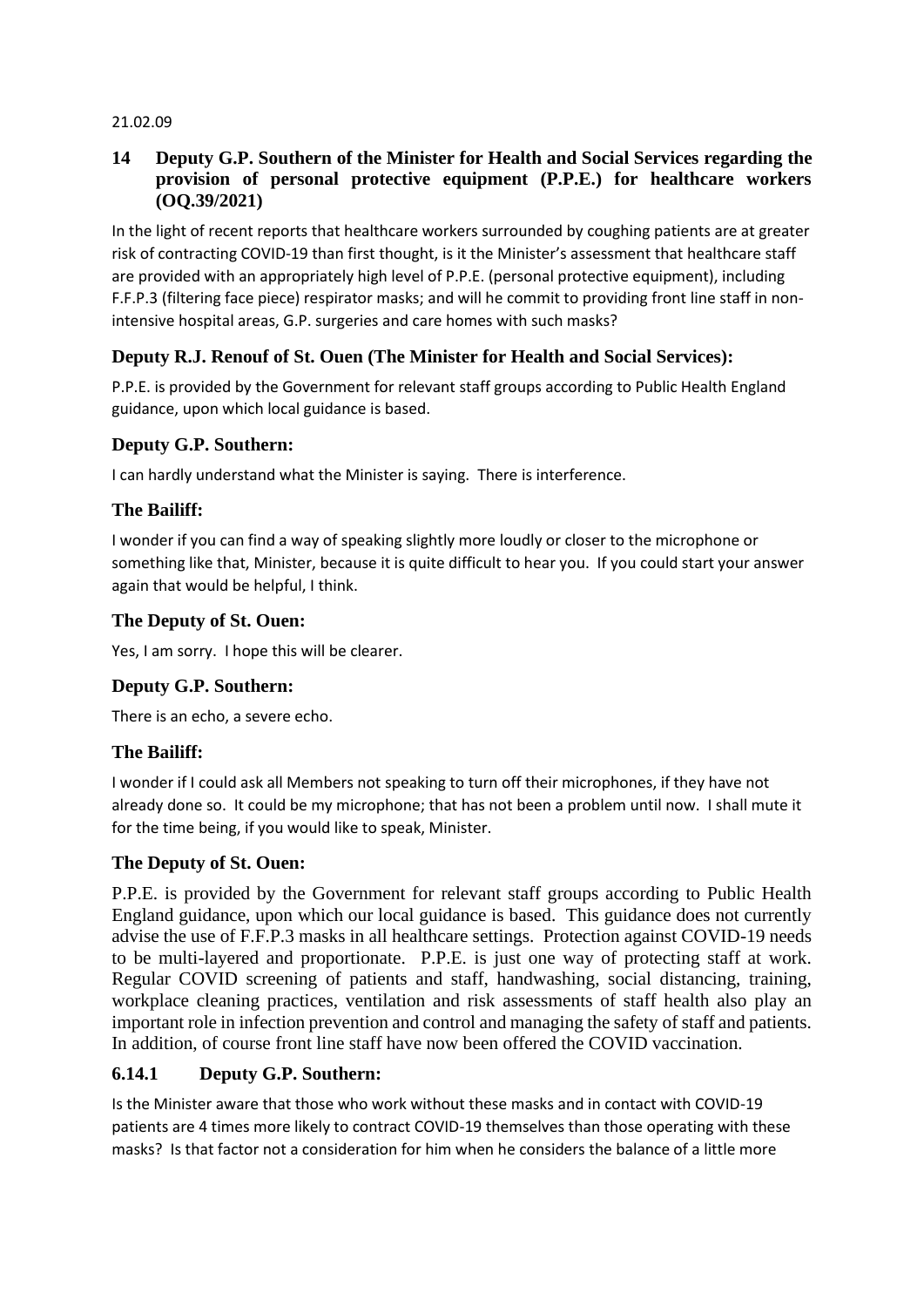expense and having people properly protected, those working in the non-intensive areas where they become exposed to COVID and are acquiring it?

# **The Deputy of St. Ouen:**

May I invite the Deputy to share his research with me and the infection control team? We can look into the assertion he makes and we can see whether it has been taken into account by Public Health England guidance, how Public Health England may have sponsored it, if the research he is aware of is validated. We are anxious at all times to adopt the best practices, which is why we follow the appropriate Public Health England guidance. At the present time the risk assessments have been made in conjunction with staff and those representing them and staff have appropriate P.P.E., but again I invite the Deputy, if he has research, to share that with us.

# **6.14.2 Deputy M.R. Higgins:**

I have sent to the Minister and others information regarding the use of ultraviolet in air-conditioning systems and ventilation systems, heating systems and so on, which can kill the COVID virus, as well as others. Can he tell Members whether any research has been conducted by his officers into this? Because it would minimise the spread of the virus into not only intensive care areas, but other areas of the hospital, and I might add also schools, which may enable things to get back together much earlier.

# **The Deputy of St. Ouen:**

The question is rather outside the scope of the initial question, which was on the wearing of masks. I have not been able to ask that of officers specifically, though ventilation is clearly something that is recommended in Public Health England guidance and it may be that there is further research and a response from Public Health England on the research the Deputy has referred to. I will seek out any response from our local officers.

# **6.14.3 Deputy R.J. Ward:**

What has the Minister learnt from the distribution of P.P.E. during this pandemic or does he reflect the attitude of the Chief Minister, that even with hindsight he would not have done anything differently?

# **The Deputy of St. Ouen:**

There is always learning to be gained and there was difficulty in obtaining P.P.E. in the first months of the pandemic because of a worldwide shortage, so I think the lesson for us is that we must ensure that the Island is sufficiently prepared for emergencies of this nature should they occur in the future. That means not just public services, but we must try to ensure that private establishments such as care homes have a means of having an adequate supply and stock of P.P.E. We work closely with care homes, even closer since the pandemic has arisen, we combine together and ensure that P.P.E. is fully distributed as necessary. I hope that combined working will continue into the future.

# **6.14.4 Deputy R.J. Ward:**

Can I take from that that one of the things the Minister would have done differently is to supply P.P.E. more quickly, more effectively and on a wider scale to care workers and hospital staff and those on the front line?

# **The Deputy of St. Ouen:**